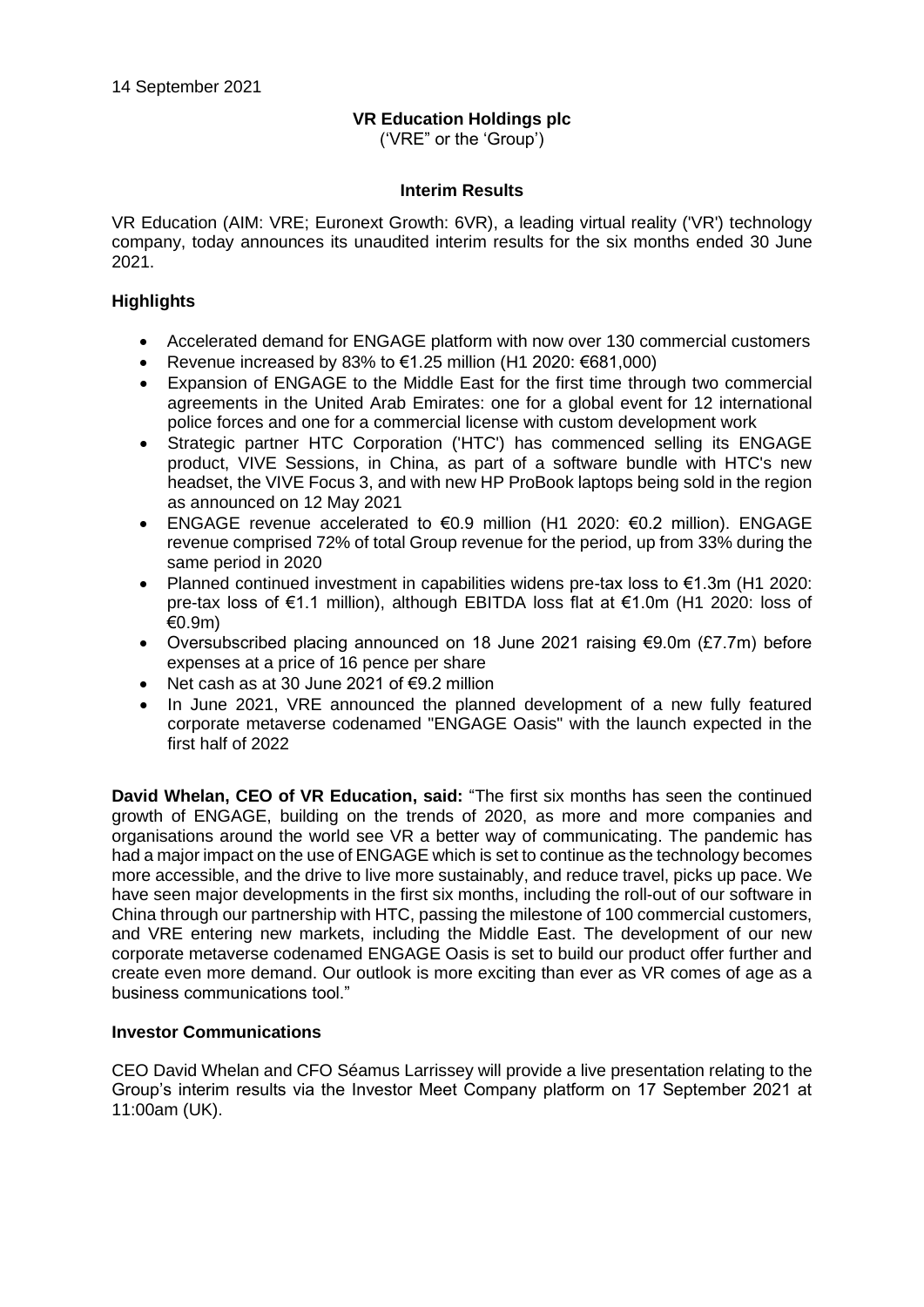The presentation is open to all existing and potential shareholders. Questions can be submitted pre-event via your Investor Meet Company dashboard up until 9am the day before the meeting or at any time during the live presentation.

Investors can sign up to Investor Meet Company for free and add to meet VR Education Holdings plc via: https://www.investormeetcompany.com/vr-education-holdings-plc/registerinvestor

*This announcement contains inside information for the purposes of the UK Market Abuse Regulation and the Directors of the Company are responsible for the release of this announcement.*

**- Ends -**

### **For further information, please contact:**

| <b>VR Education Holdings plc</b><br>David Whelan, CEO<br>Sandra Whelan, COO<br>Séamus Larrissey, CFO            | Tel: +353 87 665 6708<br>contact@vreducationholdings.com |
|-----------------------------------------------------------------------------------------------------------------|----------------------------------------------------------|
| <b>Cairn Financial Advisers LLP (Nominated</b><br>Adviser)<br>James Caithie / Liam Murray / Ludovico Lazzaretti | Tel: +44 (0) 20 7213 0880                                |
| <b>Shard Capital Partners LLP (Joint Broker)</b><br>Damon Heath / Erik Woolgar                                  | Tel: +44 (0) 20 7186 9952                                |
| Davy (Joint Broker & Euronext Growth Advisor)<br>Barry Murphy / Oisin Morgan / Lauren O'Sullivan                | Tel: +353 1 679 6363                                     |
| <b>SEC Newgate (Financial PR)</b><br>Elisabeth Cowell / Robin Tozer / Isabelle Smurfit                          | Tel: +44 (0)7540 106 366<br>VReducation@secnewgate.co.uk |

## **Notes to Editors**

VR Education (AIM: VRE; Euronext Growth: 6VR) is a virtual reality ('VR') technology company focused on becoming a leading global provider of virtual communications solutions through its proprietary software platform, ENGAGE. ENGAGE provides users with a platform for creating, sharing, and delivering VR content for education, training, and online events through its three solutions: Virtual Campus, Virtual Office, and Virtual Events.

VRE is listed on AIM in London and on the Euronext Growth Market, a market regulated by Euronext Dublin. For further information, please visit: www.vreducationholdings.com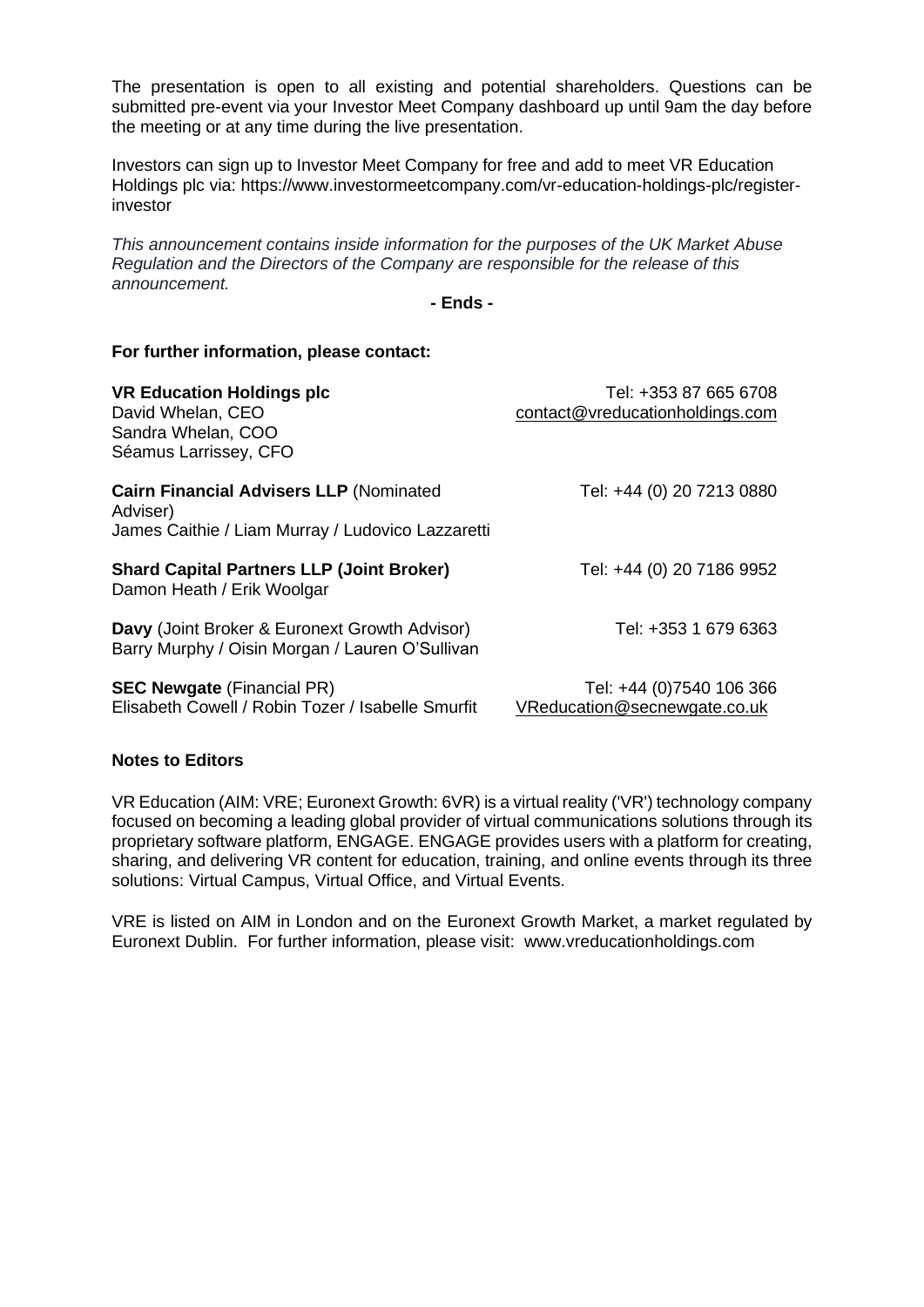## **Chief Executive's Review**

2021 is proving to be a milestone year for VRE, with take-up of the Group's ENGAGE platform accelerating. VRE is focused on becoming a leading global provider of virtual communications solutions through ENGAGE and its three solutions: Virtual Campus, Virtual Office, and Virtual Events.

More and more companies and organisations worldwide have turned to VR as a communication tool to combat 'Zoom Fatigue' and take advantage of the technology's interactivity to host events, meetings and training sessions. This is set to continue as the technology becomes more accessible, and the drive to live more sustainably, and reduce travel, picks up pace.

The number of commercial customers has increased to over 130 since ENGAGE's launch in May 2019. We have also seen significant progress in our roll-out in China through our partnership with HTC.

The metaverse is the next evolution of ENGAGE. Inspired by the VR simulation known as OASIS in the book and film '*Ready Player One'*, ENGAGE Oasis will be an always-on, fully persistent virtual world, where ENGAGE clients can meet and sell products and services directly to each other.

With ENGAGE Oasis scheduled for launch in 2022 and backed by our successful fundraising, we believe VRE has a very exciting future.

## **ENGAGE**

The significant growth in the commercial use of the Group's ENGAGE platform has been reflected in our revenue. ENGAGE revenue has increased more than four-fold to €0.9 million (2020: €0.2 million). ENGAGE revenue comprises 72% of total Group revenue up from 33% during the same period in 2020. While VRE sells Showcase Experiences on various VR platforms which perform well, the Group's ENGAGE platform revenue now dominates.

Over the last six months, the uptake of VRE's services demonstrates the broad appeal and versatility of the platform across its three current solutions: Virtual Campus, Virtual Office, and Virtual Events. Major developments include:

- New customers include Abbott Laboratories, KPMG, MongoDB and the US State Department. A major US multinational client with a market cap of more than US\$100 billion signed a six-figure deal for an event to showcase its product innovation, history, and sustainability initiatives. One of the world's leading consumer goods companies (in the world Top 100 companies by revenue) has become an ENGAGE client
- There have been a number of client renewals. For example, Facebook, an ENGAGE client since August 2020, has renewed its enterprise account and doubled the number of user licences it has since its initial contract.
- We have seen the expansion of ENGAGE to the Middle East for the first time through two commercial agreements in the United Arab Emirates. One for a global event for 12 international police forces, and one for a commercial licence with custom development work
- A BMW i Motorsport event was hosted on the ENGAGE platform on 1 July 2021. The event was the world's first fully immersive Formula E experience, showcasing the technology, engineering, and drivers of Formula E.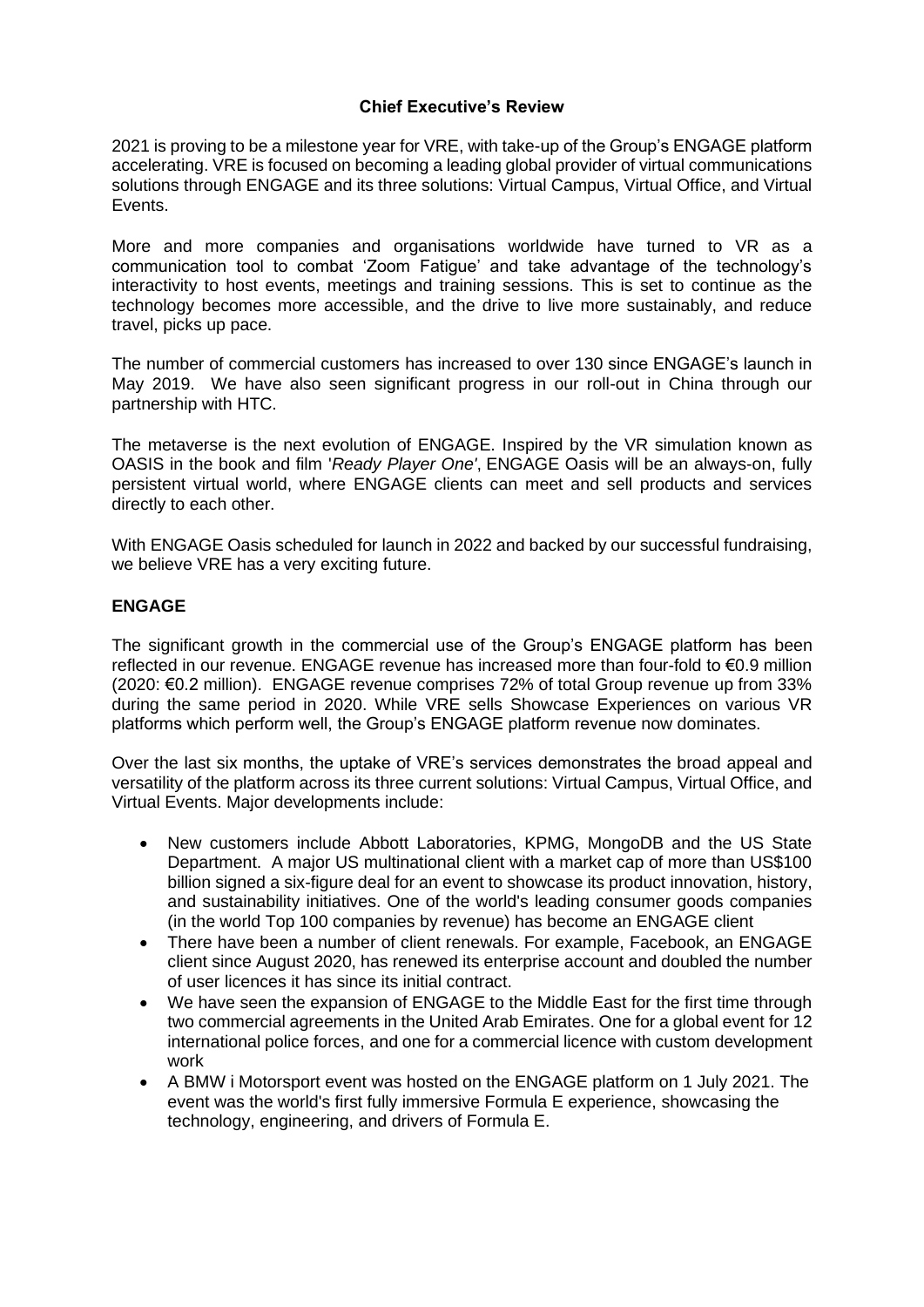### **Development of ENGAGE platform**

The Group continues to invest in the development of ENGAGE to improve the user experience and expand its reach. In the last 12 months, we have launched ENGAGE Mobile to support Android phones and tablets and an iOS version to support iPhones and iPads, which allows the ENGAGE audience to attend virtual events without the requirement for a VR headset or device. ENGAGE launched on the Facebook/Oculus Quest Store in November 2020 with Facebook now an official user of the ENGAGE platform using it regularly for customer facing events and meetings. ENGAGE is now available to a global audience including mainland China and is one of only a handful of communications platforms accessible to such a large audience on a range of different devices.

We expect to see ENGAGE supported on new devices from currently unannounced vendors in the future as more social media platforms and hardware manufacturers enter this space. The latest entrant is Tik Tok with its purchase of VR hardware manufacturer, Pico.

## **ENGAGE Oasis**

In June 2021, VRE announced the planned development of a new fully featured corporate metaverse, codenamed "ENGAGE Oasis" - with the launch expected in the first half of 2022.

Development is progressing well. ENGAGE Oasis is planned as a new digital world where businesses, professional users, educators, and digital artists can connect and provide services directly to each other and to the public. It is primarily designed for professional events, team collaboration, remote performances, online subscription services, distance learning and unique art displays.

The goal of ENGAGE Oasis is to provide a framework for corporations and businesses to build their own unique MetaWorlds which are accessible directly by customers.

ENGAGE Oasis provides unparalleled customisation options for users allowing for unique digital spaces to be created easily and linked together in a fully persistent digital world. MetaWorld builders inside ENGAGE Oasis construct the visible locations for users to visit and the rules and laws that govern any given MetaWorld location. As an example, they can set a dress code for their location or provide access to features depending on the visiting user type. MetaWorld Builders can also appoint a moderation team to patrol the location, ensuring a safe environment is maintained where needed.

The app tools within ENGAGE Oasis mean no programmers are needed. ENGAGE Oasis provides a set of templates, making it easy to deploy a customer's personal MetaWorld quickly. They pick the template they want, upload their logo, place the branded items in their MetaWorld, and they are ready to go. Other more in-depth options are being developed to allow simple block construction using a mixture of templated options and 3D objects in templated spaces.

The ENGAGE Oasis marketplace will be open to all users inside the platform. It will have various items for sale and additional services for MetaWorld owners wishing to generate revenue inside the platform. These include digital goods, such as 3D models and avatar clothing, event ticketing where users can set up their own events and sell tickets to other users to attend, and subscriptions, where owners can charge a subscription fee for users to access a location or subscribe to private content they have created. ENGAGE Oasis will receive a commission for the provision of all services within the platform.

ENGAGE Oasis aims to be the spatial services platform for creative builders, innovative brands, exciting educators, and the professional public.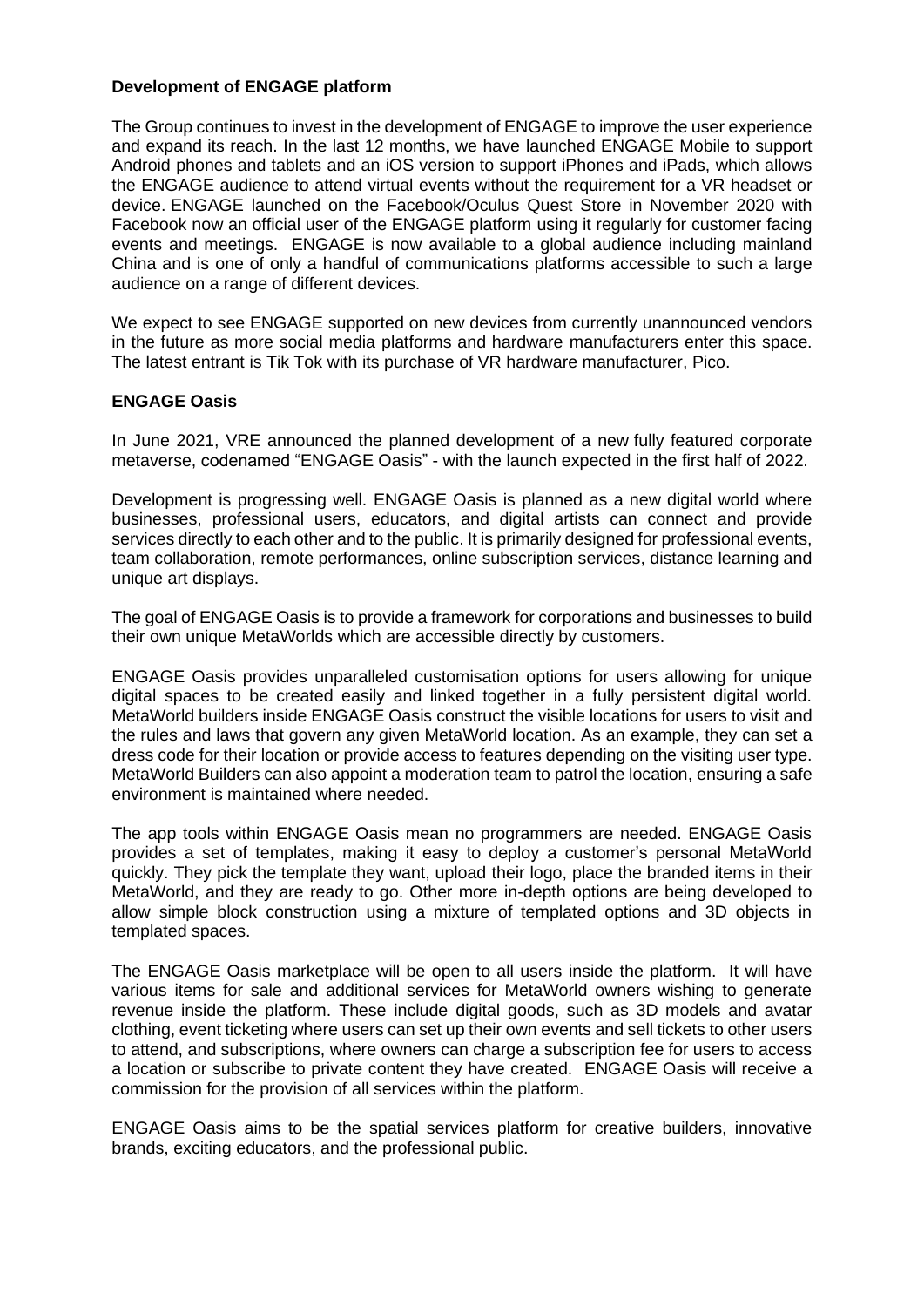# **Partnership with HTC**

China is the fastest-growing immersive market in the world. Our strategic partner HTC Corporation, a world leader in VR and mobile computing, has commenced selling its ENGAGE product, known as VIVE Sessions in China, as part of a software bundle with HTC's new headset, the VIVE Focus 3 XR. HTC is bundling a three-month free licence for the VIVE Sessions product as part of the VIVE XR Suite with every new VIVE Pro 2 and VIVE Focus 3 device. Furthermore, VIVE Sessions will be included with new HP ProBook laptops being sold in the region, as announced on 12 May 2021.

The VIVE Focus 3 XR is designed for education and enterprise use. HTC expects that it will be one of the most advanced mobile XR devices on the market, providing superior display resolution and processing power, compared to the current other most popular devices.

HTC regularly uses the ENGAGE platform for virtual conferences and virtual meetings. In May, HTC held two live virtual events on the ENGAGE platform, as part of VIVECON and V2EC conferences, and broadcast to a global audience through social media. As a sizeable shareholder, HTC has a strong vested interest in the continued growth of the Group as a whole.

# **Medium Term Outlook**

Based on the strong traction demonstrated by the increased use of the ENGAGE platform and the expanding product range, VRE is making good progress towards its medium-term financial objectives for 2023 - 2025. These were announced in January 2021, and are as follows:

- Target of reaching €10 million annual ENGAGE revenue milestone, 500 active Enterprise customers and 100,000 monthly users during 2023 - 2025:
- Target only reflects current ENGAGE offering and doesn't reflect huge opportunity from ENGAGE Oasis
- Annual ENGAGE revenue CAGR in excess of 100%
- 10% average month-on-month increase in users to reach 100,000 monthly users, reflecting a target 500 active Enterprise customers;
- Customer retention rate of 80%+;
- Growth in average annual contract value to  $\epsilon$ 20,000+, reflecting the nature of emerging Enterprise client base and optimal contract value; and
- Target Group gross margin in excess of 80%

## **Outlook**

The first six months have seen the continued growth of ENGAGE, building on the trends of 2020, as more and more companies and organisations around the world see VR as a better way of communicating.

The pandemic has had a major impact on the use of ENGAGE, which is set to continue as the technology becomes more accessible, and the drive to live more sustainably, and reduce travel, picks up pace.

We have seen major developments in the first six months, including the roll-out of our software in China through our partnership with HTC, passing the milestone of 100 commercial customers, and VRE entering new markets, including the Middle East. In addition, the development of our new corporate metaverse ENGAGE Oasis is set to build our product offer further and create even more demand.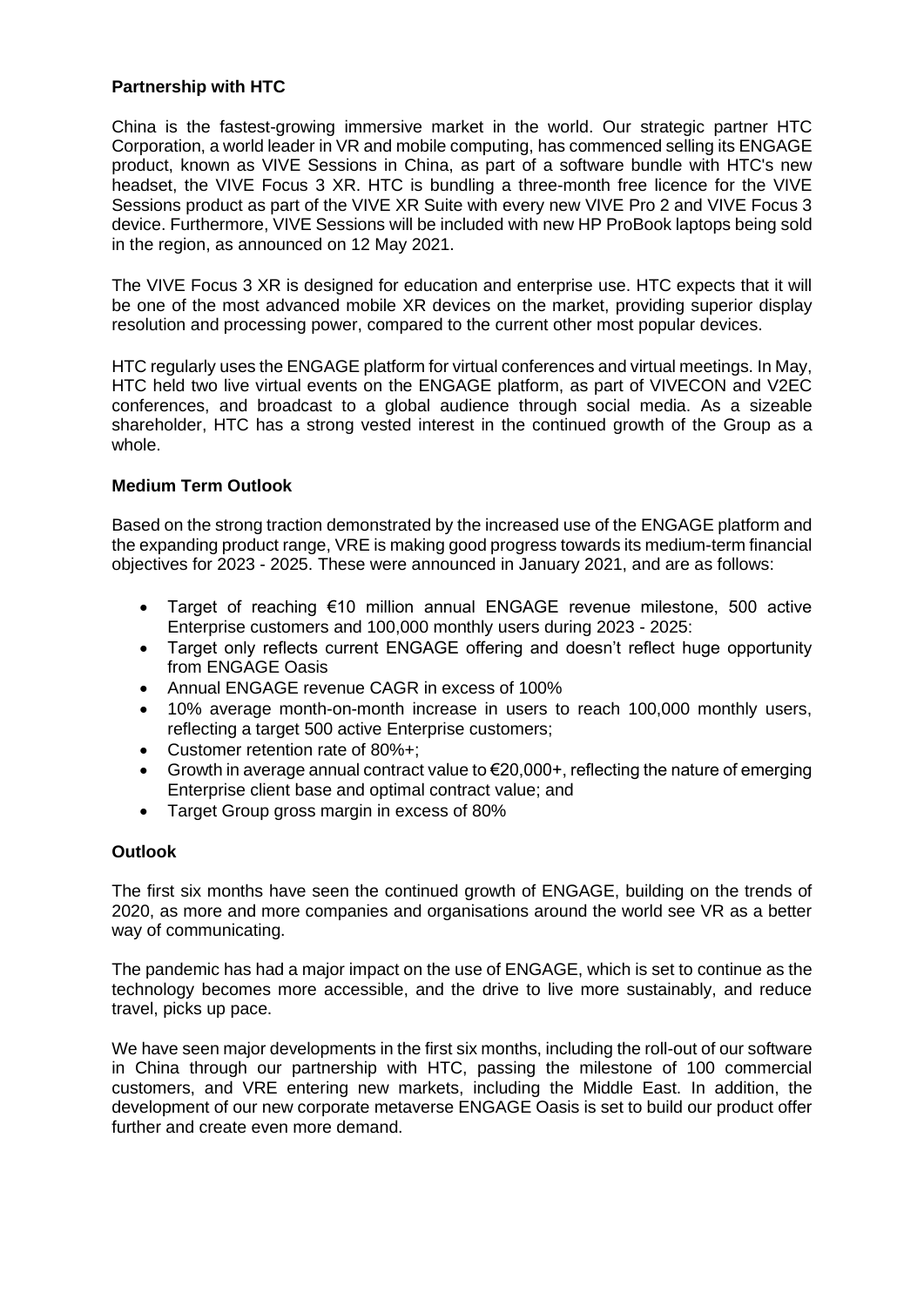We have continued to hire new talent, and ahead of the launch of ENGAGE Oasis, we are strengthening our sales operation, with a particular focus on the US.

Our outlook is more exciting than ever as VR comes of age as a business communications tool.

**David Whelan Chief Executive Officer 14 September 2021**

#### **Financial Review**

Revenue for the half year is up 83% on the prior half year to €1,248k (H1 2020: €681k), driven by a continued acceleration in revenue from the ENGAGE platform.

ENGAGE revenue as a percentage of total revenue grew significantly in the period and comprised 72% of total revenue in the period (H1 2020: 33%).

EBITDA loss was €1.0m comparable to the prior year period (H1 2020: loss of €0.9m). The primary cost driver for the EBITDA loss is salary and associated costs, currently approximately €0.3m per month.

Loss before tax was €1.3m, in line with management expectations, compared to a loss in the prior year of €1.1m.

The combination of operating cashflows and capital expenditure in H1 2021 were  $\epsilon$ 1.3m compared to just €1.0m in H1 2020. The current cash burn rate, net of revenue received, post period end is approximately €0.25m per month but is expected to decline as revenues continue to grow.

At 30 June 2021, the Group had a strong cash position with net cash of €9.2m following an oversubscribed placing in June 2021.

**Séamus Larrissey Chief Financial Officer** 14 September 2021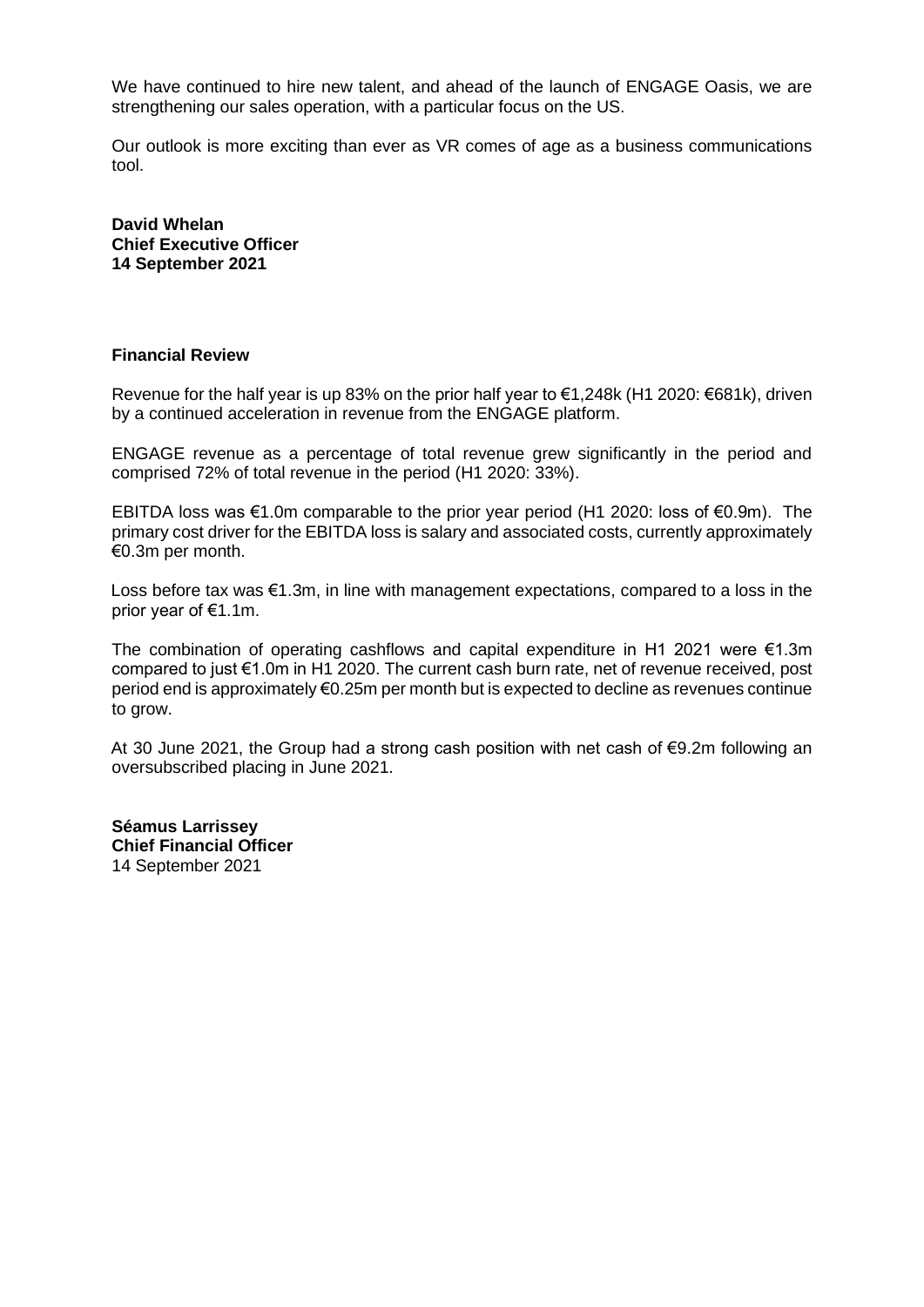## **Consolidated Statement of Comprehensive Income For the six months ended 30 June 2021**

|                                                    | <b>Note</b> | <b>Unaudited</b><br><b>Six months</b><br>ended<br>30 June 2021 | Unaudited<br>Six months<br>ended<br>30 June 2020 |
|----------------------------------------------------|-------------|----------------------------------------------------------------|--------------------------------------------------|
| <b>Continuing Operations</b>                       |             | €                                                              | €                                                |
| Revenue<br><b>Cost of Sales</b>                    |             | 1,248,441<br>(255,869)                                         | 681,152<br>(202,982)                             |
| <b>Gross Profit</b>                                |             | 992,572                                                        | 478,170                                          |
| <b>Administrative Expenses</b>                     |             | (2, 287, 350)                                                  | (1,608,415)                                      |
| <b>Operating Loss</b>                              |             | (1, 294, 778)                                                  | (1, 130, 245)                                    |
| <b>Finance Costs</b>                               |             | (3,259)                                                        | (2,710)                                          |
| Loss before Income Tax                             |             | (1,298,037)                                                    | (1, 132, 955)                                    |
| Income Tax Credit                                  |             |                                                                |                                                  |
| Loss for the Year from continuing<br>operations    |             | (1,298,037)                                                    | (1, 132, 955)                                    |
| Loss per share<br>Basic from continuing operations | 4           | (0.004)                                                        | (0.005)                                          |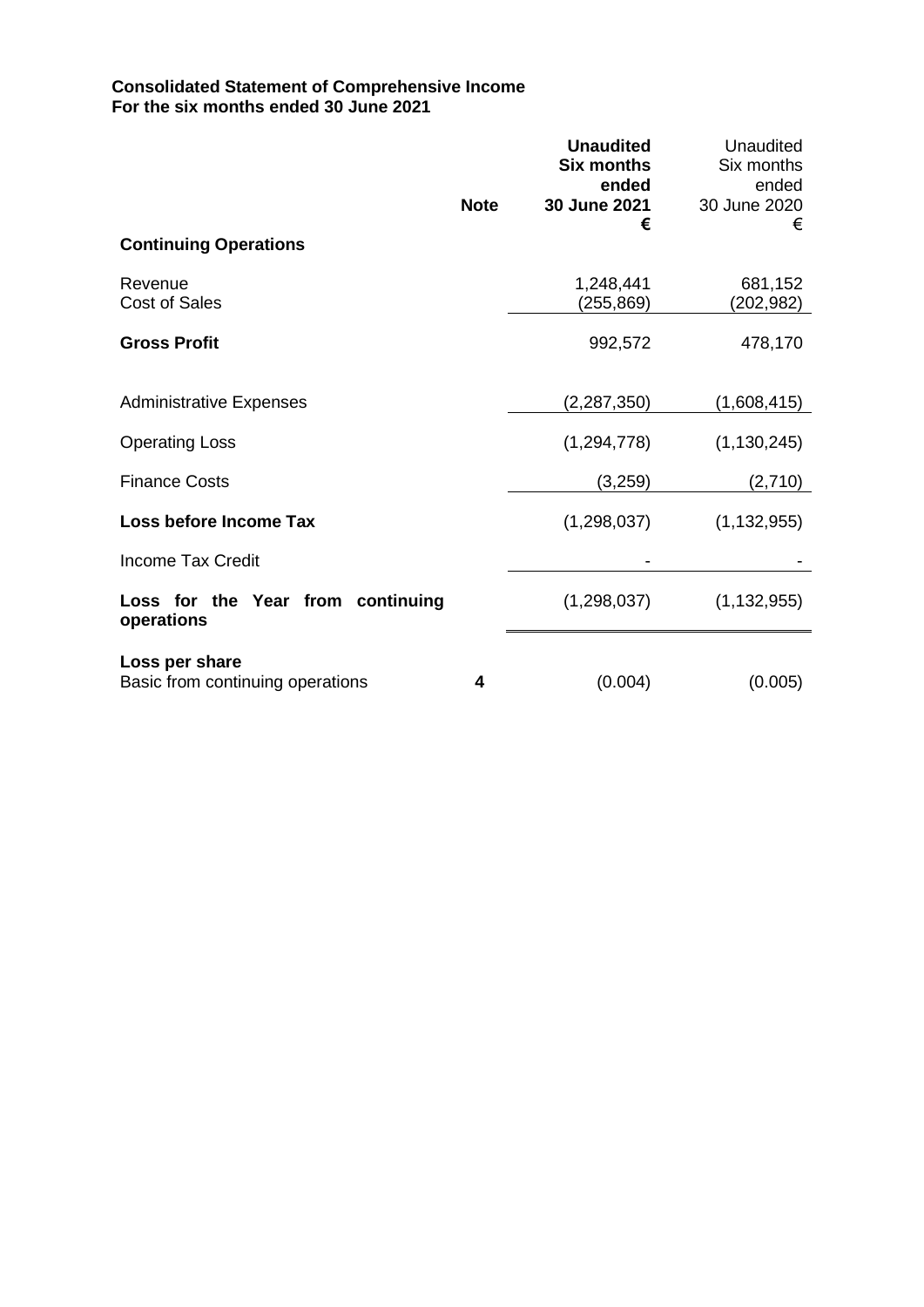# **Consolidated Statement of Financial Position As at 30 June 2021**

|                                               |             | <b>Unaudited</b><br>as at | <b>Unaudited</b><br>as at | Audited<br>as at     |
|-----------------------------------------------|-------------|---------------------------|---------------------------|----------------------|
|                                               | <b>Note</b> | 30 June 2021<br>€         | 30 June 2020<br>€         | 31 Dec 2020<br>€     |
| <b>Non-Current Assets</b>                     |             |                           |                           |                      |
| Property, Plant &<br>Equipment                |             | 85,043                    | 84,291                    | 83,834               |
| Intangible Assets                             | $\mathbf 2$ | 659,437<br>744,480        | 1,217,679<br>1,301,970    | 964,126<br>1,047,960 |
| <b>Current Assets</b>                         |             |                           |                           |                      |
| Trade and other<br>receivables                |             | 610,704                   | 301,100                   | 358,277              |
| Cash and short-term<br>deposit                |             | 9,192,065                 | 3,234,069                 | 2,032,717            |
|                                               |             | 9,802,769                 | 3,535,169                 | 2,390,994            |
| <b>Total Assets</b>                           |             | 10,547,249                | 4,837,139                 | 3,438,954            |
| <b>Equity and Liabilities</b>                 |             |                           |                           |                      |
| <b>Equity Attributable to Shareholders</b>    |             |                           |                           |                      |
| Issued share capital                          | 5           | 290,101                   | 241,751                   | 241,751              |
| Share premium                                 | 5           | 33,494,550                | 24,547,516                | 24,547,516           |
| Other reserves                                |             | (11, 861, 438)            | (11, 349, 684)            | (11, 337, 058)       |
| Retained earnings                             |             | (11, 727, 852)            | (8,834,328)               | (10, 429, 815)       |
| <b>Total Equity</b>                           |             | 10,195,361                | 4,605,255                 | 3,022,394            |
| <b>Non-Current Liabilities</b>                |             |                           |                           |                      |
| Operating lease liabilities                   |             | 12,182                    | 18,984                    | 20,392               |
| <b>Current Liabilities</b>                    |             |                           |                           |                      |
| Trade and other payables                      |             | 312,122                   | 182,754                   | 357,421              |
| Operating lease liabilities                   |             | 27,584                    | 30,146                    | 38,747               |
|                                               |             | 339,706                   | 212,900                   | 396,168              |
| <b>Total Liabilities</b>                      |             | 351,888                   | 231,884                   | 416,560              |
| <b>Total Equity and</b><br><b>Liabilities</b> |             | 10,547,249                | 4,837,139                 | 3,438,954            |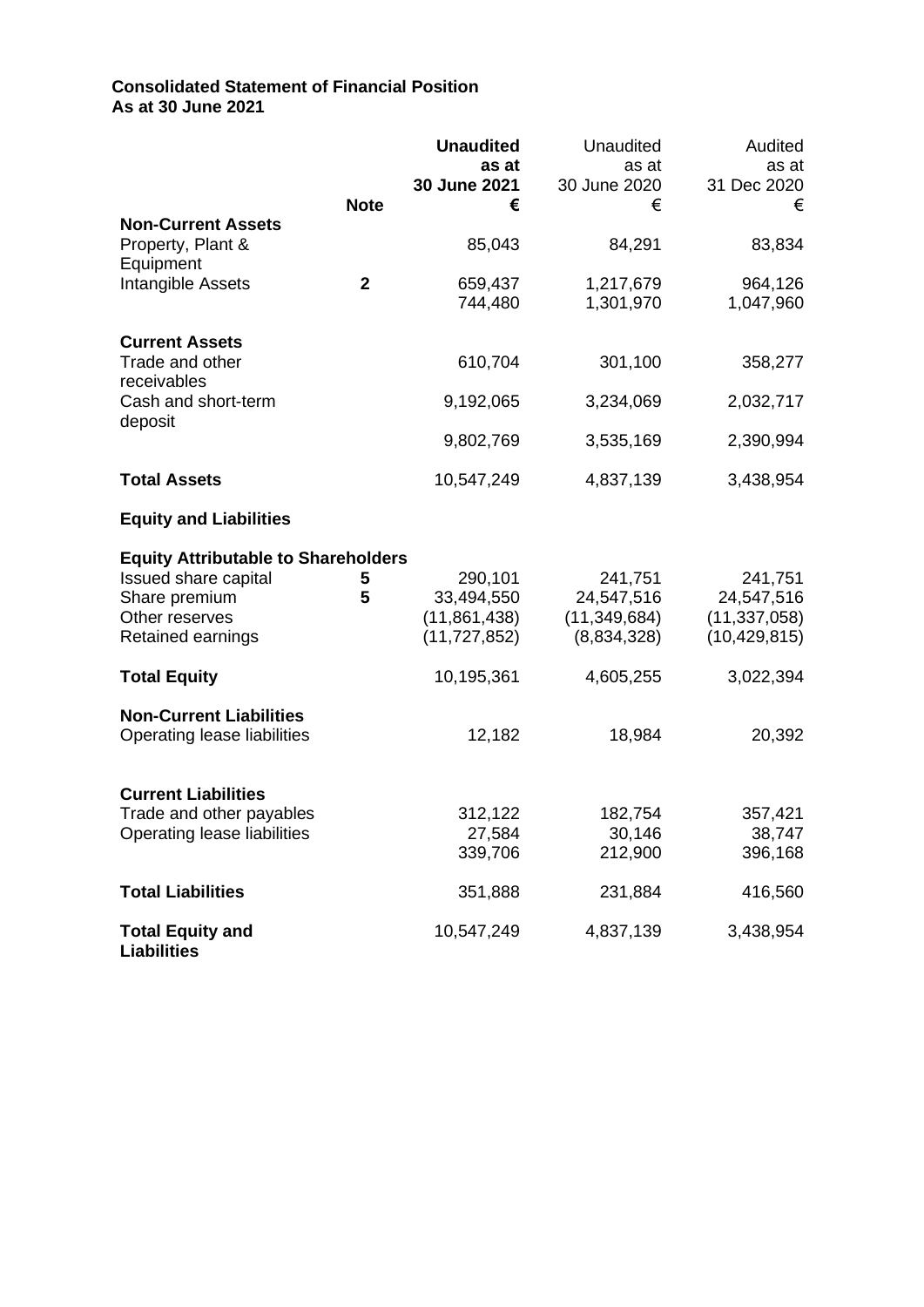### **Consolidated Statement of Changes in Equity At 30 June 2021**

|                                          | <b>Share</b><br><b>Capital</b><br>€ | <b>Share</b><br>Premium<br>€ | <b>Other</b><br><b>Reserves</b><br>€ | <b>Retained</b><br><b>Earnings</b><br>€ | Total<br>€    |
|------------------------------------------|-------------------------------------|------------------------------|--------------------------------------|-----------------------------------------|---------------|
| Balance at 1<br>January<br>2020          | 193,136                             | 21,587,539                   | (11, 287, 395)                       | (7,705,536)                             | 2,787,744     |
| Loss for the                             |                                     |                              |                                      | (1, 132, 955)                           | (1, 132, 955) |
| period<br>Issue of<br>ordinary<br>shares | 48,615                              | 2,959,977                    |                                      |                                         | 3,008,592     |
| Issue costs                              |                                     |                              | (70, 720)                            |                                         | (70, 720)     |
| Share option<br>expense                  |                                     |                              | 8,431                                | 4,163                                   | 12,594        |
| <b>Balance</b> at<br>30 June<br>2020     | 241,751                             | 24,547,516                   | (11, 349, 684)                       | (8,834,328)                             | 4,605,255     |

# **Attributable to Equity Shareholders**

**Attributable to Equity Shareholders**

|                                              | <b>Share</b><br><b>Capital</b><br>€ | <b>Share</b><br><b>Premium</b><br>€ | <b>Other</b><br><b>Reserves</b><br>€ | <b>Retained</b><br><b>Earnings</b><br>€ | Total<br>€  |
|----------------------------------------------|-------------------------------------|-------------------------------------|--------------------------------------|-----------------------------------------|-------------|
| <b>Balance</b> at<br>1 January<br>2021       | 241,751                             | 24,547,516                          | (11, 337, 058)                       | (10, 429, 815)                          | 3,022,394   |
| Loss for                                     |                                     |                                     |                                      | (1,298,037)                             | (1,298,037) |
| the period<br>Issue of<br>ordinary<br>shares | 48,350                              | 8,947,034                           |                                      |                                         | 8,995,384   |
| Issue                                        |                                     |                                     | (538,060)                            |                                         | (538,060)   |
| costs<br>Share<br>option<br>expense          |                                     |                                     | 13,680                               |                                         | 13,680      |
| Balance at<br>30 June<br>2021                | 290,101                             | 33,494,550                          | (11, 861, 438)                       | (11, 727, 852)                          | 10,195,361  |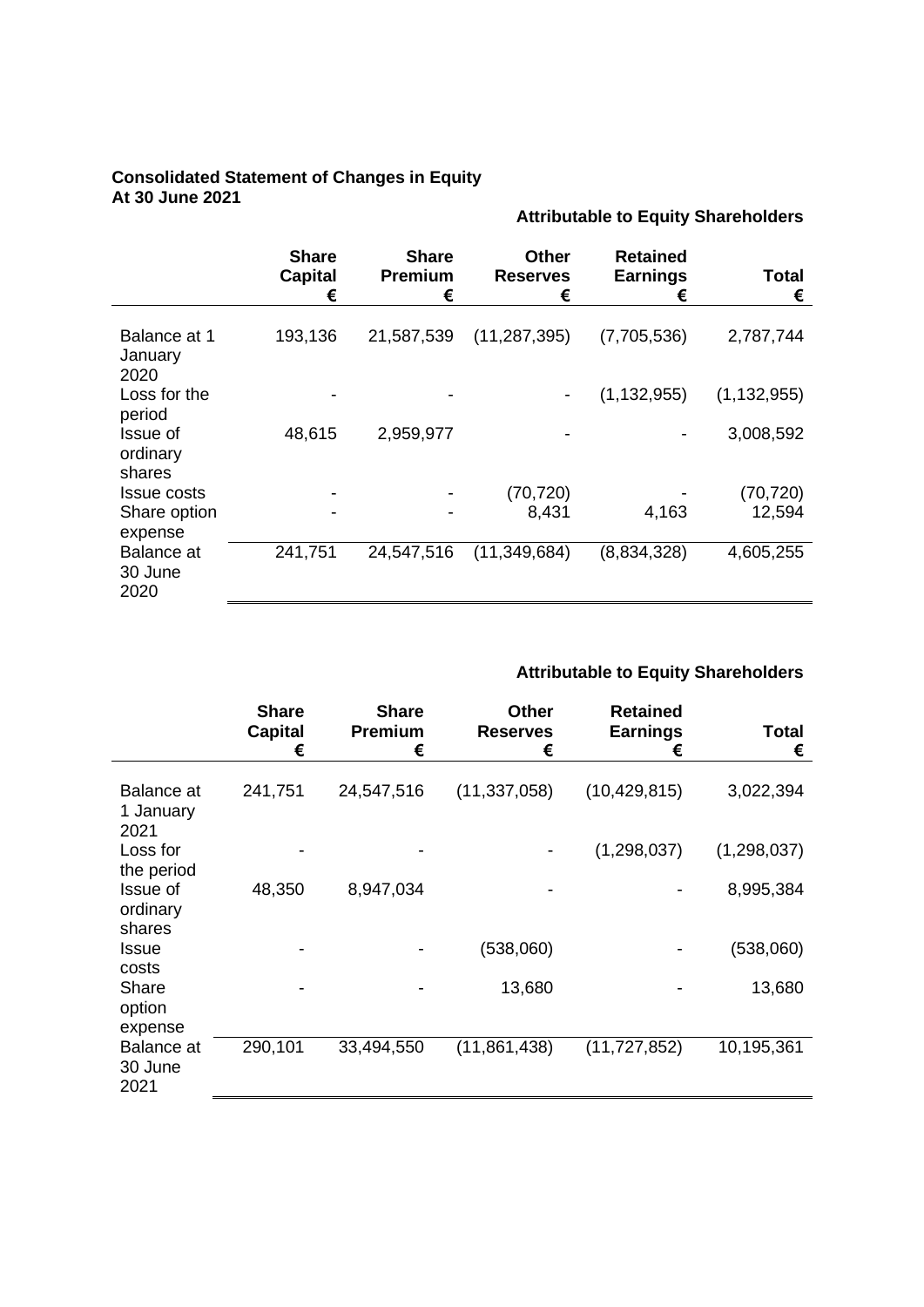# **Consolidated Statement of Cash Flows For six month period ended 30 June 2021**

|                                                                                         |             | <b>Unaudited</b><br>Six months<br>ended<br>30 June<br>2021 | Unaudited<br>Six months<br>ended<br>30 June<br>2020 |
|-----------------------------------------------------------------------------------------|-------------|------------------------------------------------------------|-----------------------------------------------------|
|                                                                                         | <b>Note</b> | €                                                          | €                                                   |
| <b>Cash Flows from Operating Activities</b>                                             |             |                                                            |                                                     |
| Loss before income tax                                                                  |             | (1, 298, 037)                                              | (1, 132, 955)                                       |
| Adjustments to reconcile loss before tax to net<br>cash flows:                          |             |                                                            |                                                     |
| Depreciation                                                                            |             | 34,225                                                     | 34,510                                              |
| Amortisation                                                                            |             | 304,688                                                    | 269,518                                             |
| <b>Finance Costs</b>                                                                    |             | 3,259                                                      | 2,710                                               |
| <b>Share Option Expense</b>                                                             |             | 13,680                                                     | 12,596                                              |
| Movement in Trade & Other Receivables                                                   |             | (252, 427)                                                 | (96, 196)                                           |
| Movement in Trade & Other Payables                                                      |             | (45, 299)                                                  | (10, 139)                                           |
|                                                                                         |             | (1, 239, 911)                                              | (919, 956)                                          |
| Bank interest & other charges paid                                                      |             | (3,259)                                                    | (2,710)                                             |
| Net cash used in operating activities                                                   |             | (1, 243, 170)                                              | (922, 666)                                          |
| <b>Cash Flows from Investing Activities</b><br>Purchases of property, plant & equipment |             | (35, 432)                                                  | (2,870)                                             |
| Payments to develop Intangible Assets                                                   |             |                                                            | (53,464)                                            |
| Net cash used in investing activities                                                   |             | (35, 432)                                                  | (56, 334)                                           |
| <b>Cash Flows from Financing Activities</b>                                             |             |                                                            |                                                     |
| Proceeds from issuance of ordinary shares                                               | 5           | 8,457,324                                                  | 2,937,872                                           |
| Payment of operating lease liabilities                                                  |             | (19, 374)                                                  | (17, 655)                                           |
| Net cash generated from financing activities                                            |             | 8,437,950                                                  | 2,920,217                                           |
| Net increase in cash and cash equivalents                                               |             | 7,159,348                                                  | 1,941,217                                           |
|                                                                                         |             |                                                            |                                                     |
| Cash and cash equivalents at beginning of period                                        |             | 2,032,717                                                  | 1,292,852                                           |
| Cash and cash equivalents at the end of period                                          |             | 9,192,065                                                  | 3,234,069                                           |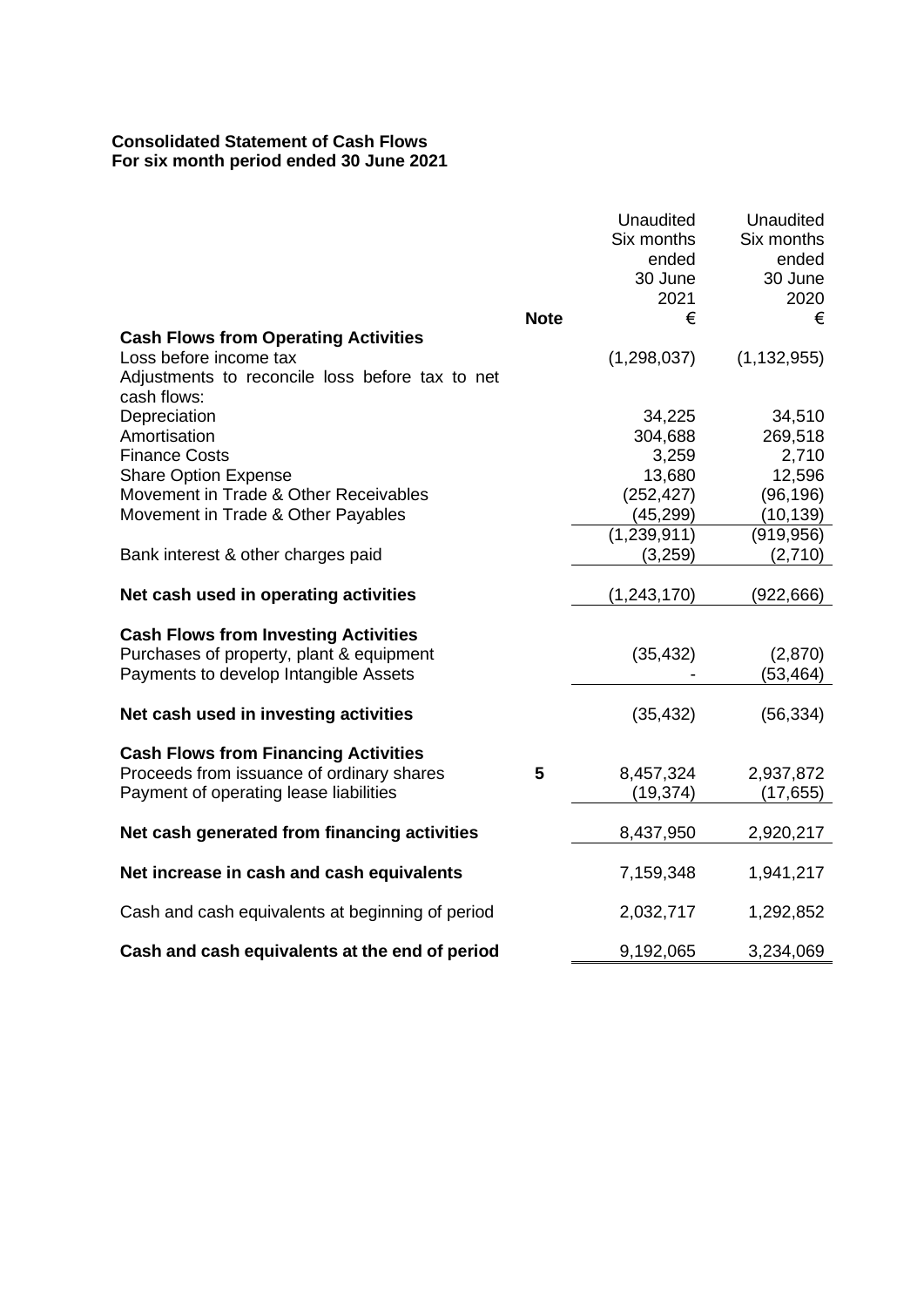# **Notes to the Interim Report**

### **1. Basis of Preparation**

The consolidated interim financial statements have been prepared in accordance with the recognition and measurement principles of International Financial Reporting Standards as endorsed by the European Union ("IFRS") and expected to be effective at the year-end of 31 December 2021.

The accounting policies are unchanged from the financial statements for the year ended 31 December 2020. The interim financial statements are unaudited and do not constitute statutory accounts within the meaning of Section 434 of the Companies Act 2006. Statutory accounts for the year ended 31 December 2020, prepared in accordance with IFRS, have been filed with the Companies Registration Office. The Auditors' Report on these accounts was unqualified, but did include an emphasis on the Groups ability to continue as a going concern in light of the impact of COVID-19. The opinion given was not modified as a result of the emphasis and did not contain any statements under section 498 of the Companies Act 2006.

The consolidated interim financial statements are for the 6 months to 30 June 2021.

The interim consolidated financial information does not include all the information and disclosures required in the annual financial statements and should be read in conjunction with the Group's annual financial statements for the year ended 31 December 2020, which were prepared in accordance with IFRS's as adopted by the European Union.

### **2. Summary of Significant Accounting Policies**

#### **New standards, interpretations and amendments adopted by the Company**

No new standards or amendments have been adopted for the first time in these financial statements: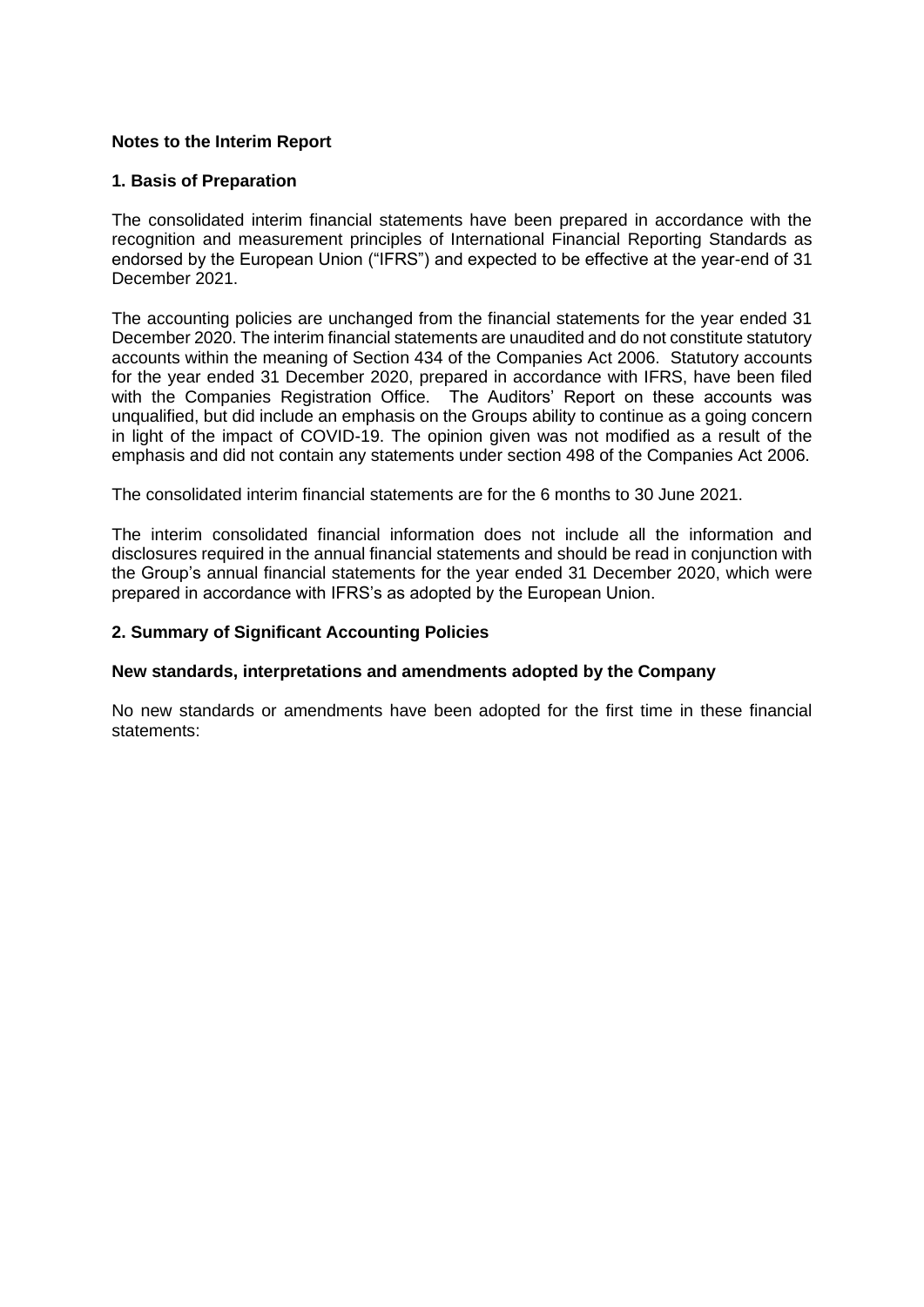### **Intangible Assets**

Research costs are expensed as they are incurred. Development costs that are directly attributable to the design and testing of identifiable and unique commercial software controlled by the Company are recognised as intangible assets when the following criteria are met:

- it is technically feasible to complete the software product so that it will be available for use and sale;
- management intends to complete the software product and use or sell it;
- there is an ability to use or sell the software product;

it can be demonstrated how the software product will generate future economic benefits;

adequate technical, financial and other resources to complete the development and use or

sell the software product are available; and

the expenditure attributable to the software product during its development can be reliably

measured.

Directly attributable costs that are capitalised as part of the software product include the software development employee costs and subcontracted development costs.

Other development expenditure that does not meet these criteria is recognised as an expense as incurred.

Development costs previously recognised as an expense are not recognised as an asset in a subsequent period.

Computer software development costs recognised as assets are amortised over their estimated useful lives, which do not exceed 3 years and commences after the development is complete and the asset is available for use. Intangible assets are amortised over their estimated useful lives based on the pattern of consumption of the underlying economic benefits. Amortisation is included in 'Administrative Expenses'.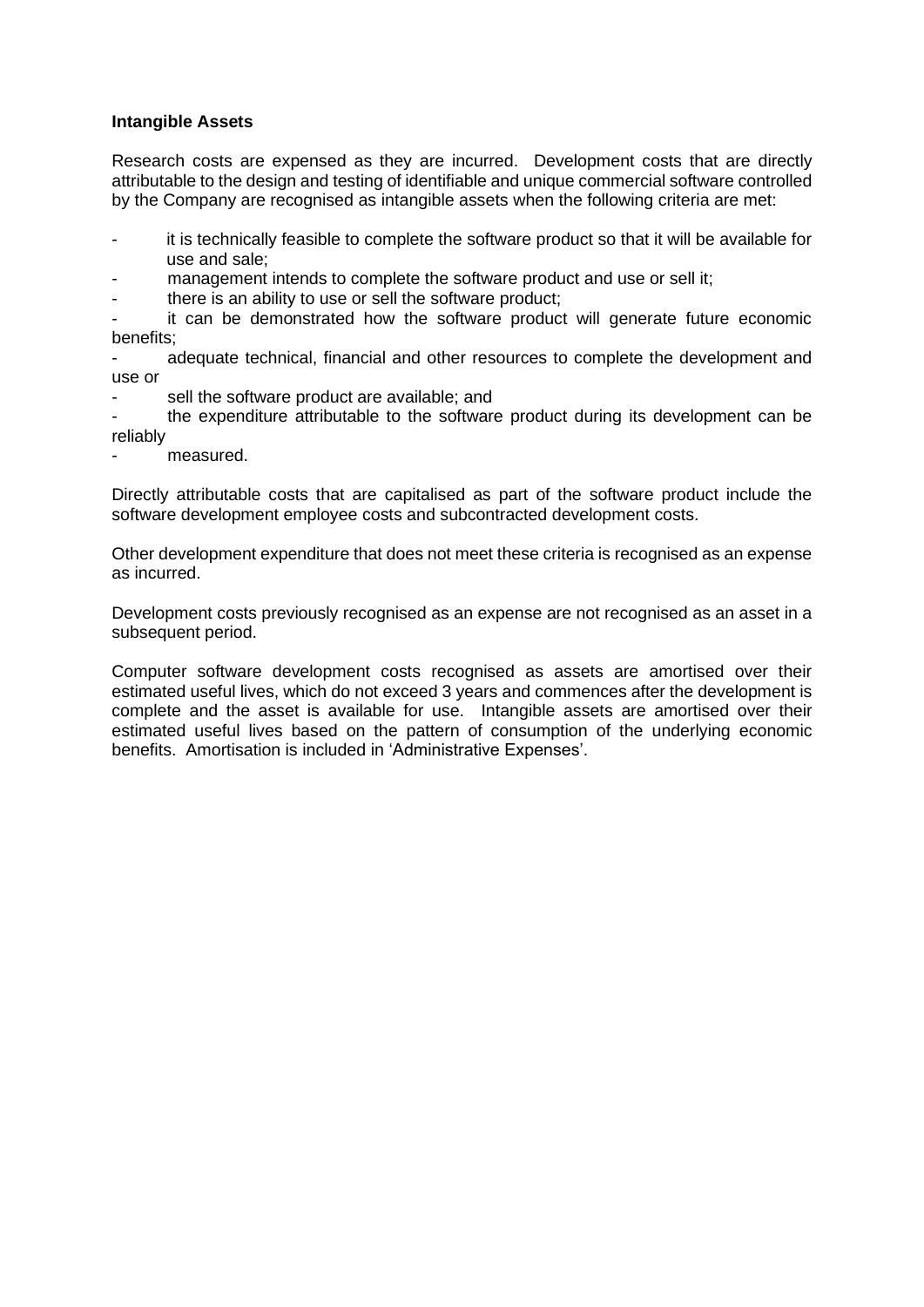### **2. Intangible Assets**

|                                                                   | <b>Software</b><br>in development<br><b>Costs</b><br>€ | <b>Total</b><br>€      |
|-------------------------------------------------------------------|--------------------------------------------------------|------------------------|
| <b>Cost or Valuation</b><br>At 1 January 2021<br><b>Additions</b> | 2,136,231                                              | 2,136,231              |
| At 30 June 2021                                                   | 2,136,231                                              | 2,136,231              |
| <b>Amortisation</b><br>At 1 January 2021<br>Charge                | 1,172,105<br>304,689                                   | 1,172,105<br>304,689   |
| At 30 June 2021                                                   | 1,476,794                                              | 1,476,794              |
| At 30 June 2021<br>At 31 December 2020                            | 659,437<br>964,126                                     | 659,437<br>964,126     |
|                                                                   | <b>Software</b><br>in development<br><b>Costs</b><br>€ | <b>Total</b><br>€      |
| <b>Cost or Valuation</b><br>At 1 January 2020<br><b>Additions</b> | 2,022,009<br>53,464                                    | 2,022,009<br>53,464    |
| At 30 June 2020                                                   | 2,075,473                                              | 2,075,473              |
| <b>Amortisation</b><br>At 1 January 2020<br>Charge                | 588,276<br>269,518                                     | 588,276<br>269,518     |
| At 30 June 2020                                                   | 857,794                                                | 857,794                |
| At 30 June 2020<br>At 31 December 2019                            | 1,217,679<br>1,433,733                                 | 1,217,679<br>1,433,733 |

The software being developed relates to the creation of three virtual reality experiences and an online virtual learning and corporate training platform.

ENGAGE is an online virtual learning and corporate training platform currently in development by the Company. A desktop version was released in December 2018 and the mobile version was released in December 2019. Amortisation commenced when the mobile version launched.

The three virtual reality experiences are at various stages in their development cycles. Once the experience is launched on the major VR capable platforms amortisation commences.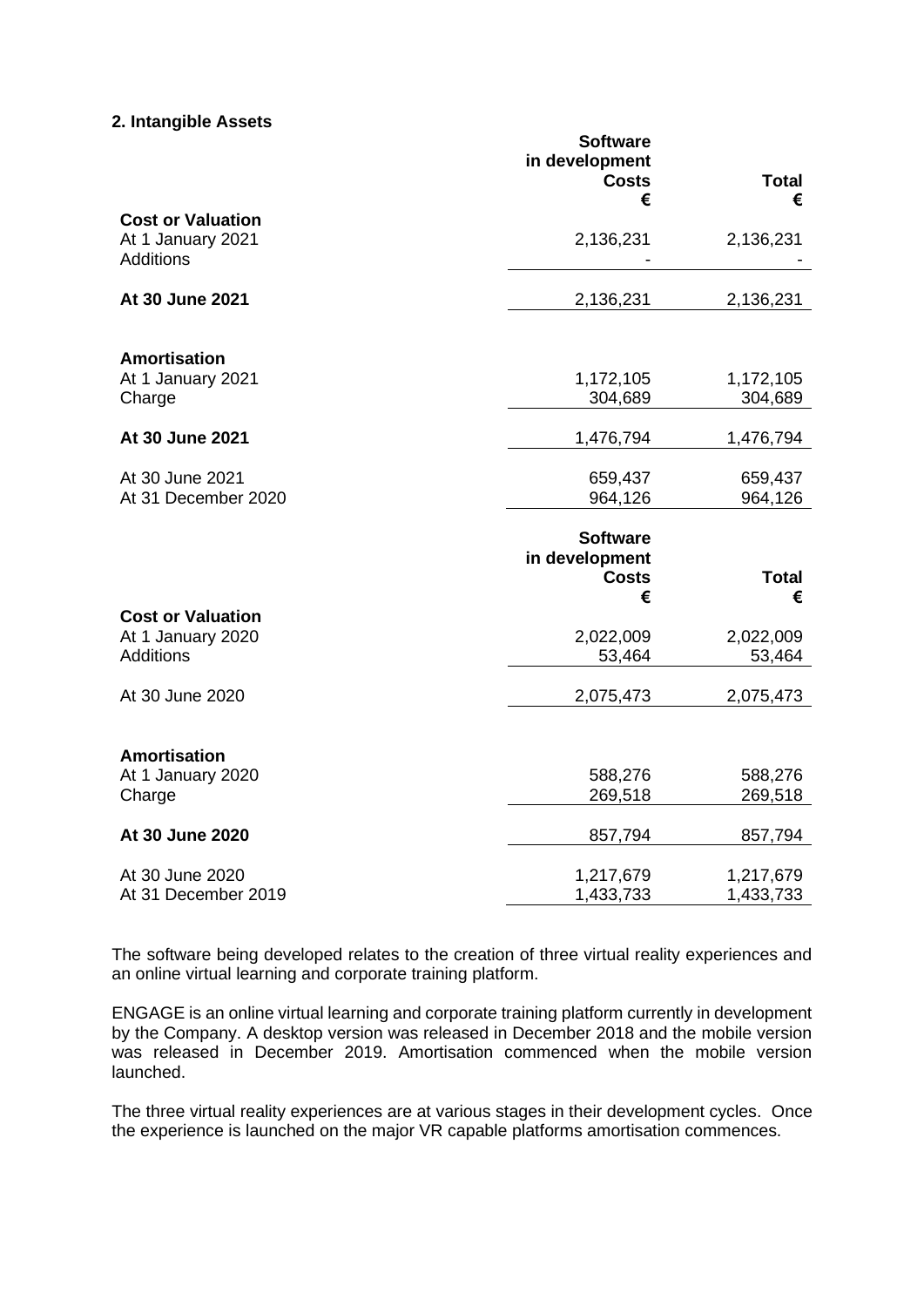Amortisation expense of €304,689 (H1 2020: €269,518) has been charged in 'Administrative Expenses'. An impairment review was carried out at the balance sheet date. No impairment arose.

# **3. Share Based Payments**

# *Share-based payment schemes with employees*

There were no employee options granted during 2021 (2020: Nil).

The remaining employee options expire at the end of a period of 7 years from the Grant Date or on the date on which the option holder ceases to be an employee.

### *Share-based payment expense with Director*

There were no share options granted during 2020 (2019: Nil) to Directors.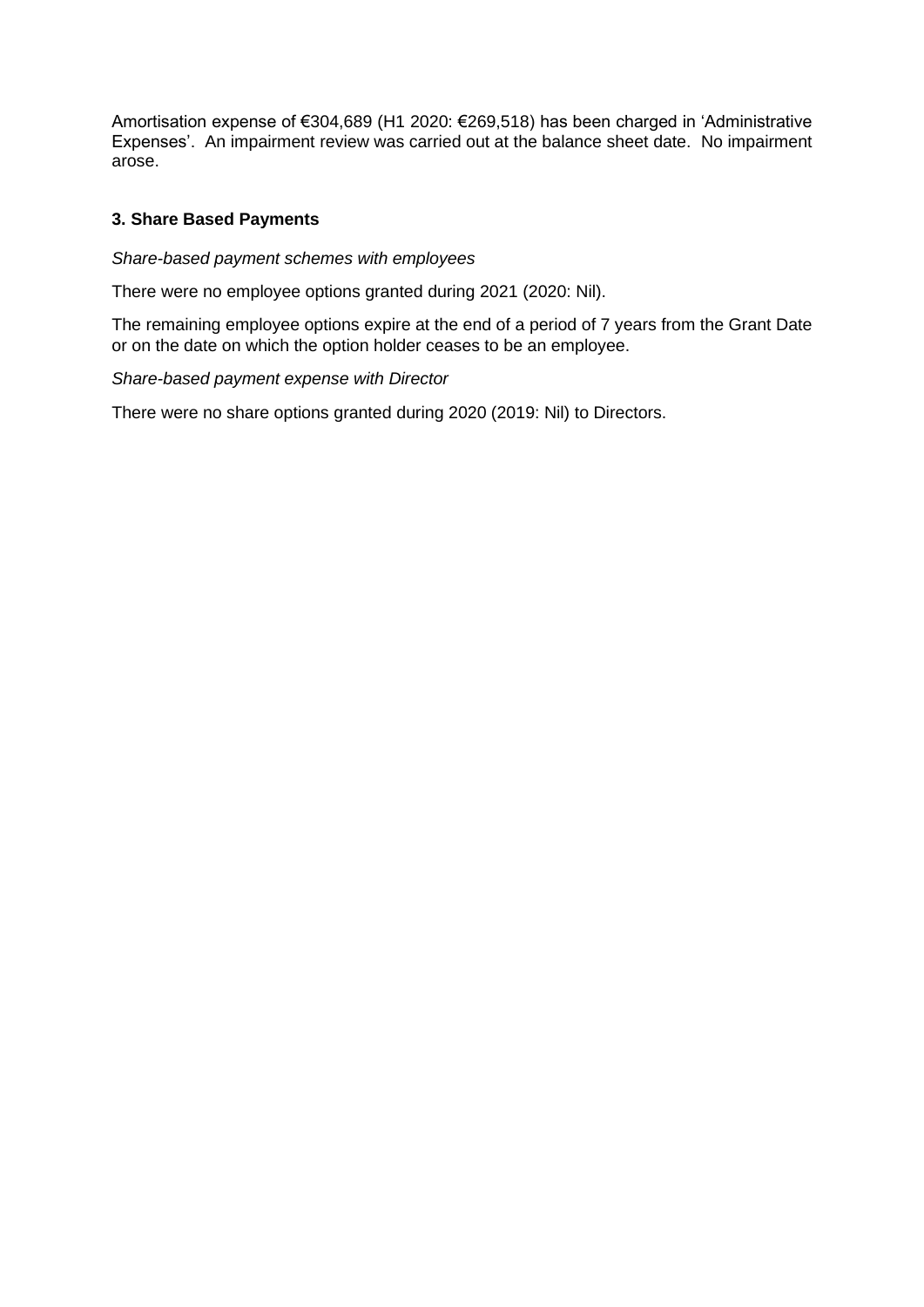The movement in employee share options and weighted average exercise prices are as follows for the reporting periods presented:

|                                                                                                                                                                                  | 2018 Scheme                                          |                                                            |  |
|----------------------------------------------------------------------------------------------------------------------------------------------------------------------------------|------------------------------------------------------|------------------------------------------------------------|--|
|                                                                                                                                                                                  | Half-Year<br>2021                                    | Half-Year<br>2020                                          |  |
| At 1 January<br><b>Exercised during period</b><br>Forfeited during period<br>At 30 June                                                                                          | 4,298,042<br>(11, 111)<br>4,286,931                  | 4,465,526<br>(330, 447)<br>(37,037)<br>4,098,042           |  |
| <b>Options outstanding at 30 June</b><br>Number of shares<br>Weighted average remaining contractual life<br>Weighted average exercise price per share<br>Range of exercise price | 4,286,931<br>1.54<br>€0.030<br>$€0.0001 -$<br>€0.135 | 4,098,042<br>2.33 years<br>€0.027<br>$€0.0001 -$<br>€0.135 |  |
| <b>Exercisable at 30 June</b><br>Number of shares<br>Weighted average exercise price per share                                                                                   | 2,953,842<br>€0.030                                  | 2,328,003<br>€0.026                                        |  |

The expense recognised in respect of employee share based payment expense and credited to the share based payment reserve in equity was €13,680 (2020: €12,596)